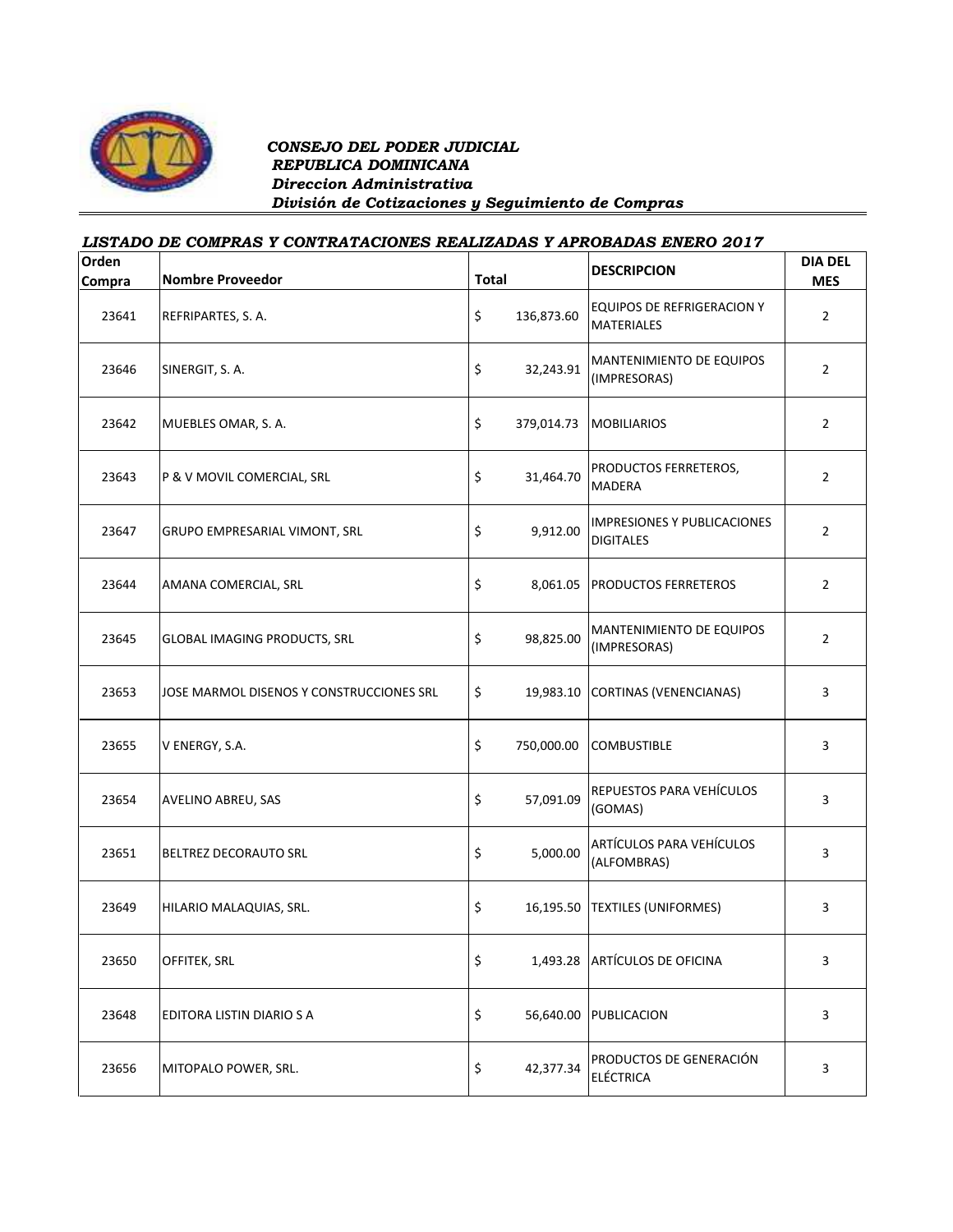| 23652 | REFRICENTRO LOS PRADOS, SRL.              | \$                    | 5,500.00 PRODUCTOS DE REFRIGERACIÓN               | 3  |
|-------|-------------------------------------------|-----------------------|---------------------------------------------------|----|
| 23657 | CENTRO CUESTA NACIONAL, SAS               | \$<br>6,133.30        | MATERIAL GASTABLE DE<br>LIMPIEZA                  | 4  |
| 23658 | CENTRO CUESTA NACIONAL, SAS               | \$                    | 25,682.30 ALIMENTOS Y BEBIDAS                     | 4  |
| 23660 | CENTRO CUESTA NACIONAL, SAS               | \$<br>9,801.80        | MATERIAL GASTABLE DE LIMP Y<br><b>DESECHABLES</b> | 6  |
| 23659 | CENTRO ESPECIALIZADO DE COMPUTACION, SRL. | \$                    | 31,304.01 ELECTRODOMÉSTICOS                       | 6  |
| 23661 | IMPORTADORA DOPEL, SRL.                   | \$<br>2,336.40 SELLOS |                                                   | 6  |
| 23665 | 2P TECHNOLOGY, SRL                        | \$                    | 1,628.40   TEXTILES/BULTO DE LAPTOP               | 10 |
| 23663 | PRODIMPA, S.R.L.                          | \$                    | 71,779.48   MATERIAL GASTABLE DE OFICINA          | 10 |
| 23664 | SOLUCIONES AUTOMOTRICES, S. A.            | \$                    | 35,112.41 REPUESTOS PARA VEHICULOS                | 10 |
| 23662 | PAPELES COMERCIALES DIANA, SA             | \$<br>1,187,316.00    | MATERIALES GASTABLE DE<br><b>OFICINA</b>          | 10 |
| 23669 | <b>COMERCIAL MUMA SRL</b>                 | \$<br>379,452.13      | <b>EQUIPOS DE REFRIGERACION</b>                   | 11 |
| 23666 | CENTRO CUESTA NACIONAL, SAS               | \$                    | 8,817.24 ALIEMNTOS Y BEBIDAS                      | 11 |
| 23667 | CENTRO CUESTA NACIONAL, SAS               | \$                    | 7,490.87 ALIMENTOS Y BEBIDAS                      | 11 |
| 23668 | CENTRO CUESTA NACIONAL, SAS               | \$                    | 20,717.90 ALIMENTOS Y BEBIDAS                     | 11 |
| 23672 | <b>INVERPACK, SRL</b>                     | \$<br>78,824.00       | EQUIPOS TECNOLÓGICOS Y DE<br><b>INFORMÁTICA</b>   | 12 |
| 23674 | SIMPAPEL S R L                            | \$<br>50,286.64       | EQUIPOS TECNOLÓGICOS Y DE<br><b>INFORMÁTICA</b>   | 12 |
| 23670 | LUCALZA DOMINICANA, SRL                   | \$<br>121,181.28      | LUBRICANTES (ACEITE PARA<br>PLANTAS ELÉCTRICAS)   | 12 |
| 23671 | <b>QUITASOLES AMBIENTALES SRL</b>         | \$                    | 81,849.42 CORTINAS (VENECIANAS)                   | 12 |
| 23676 | GRUPO EMPRESARIAL VIMONT, SRL             | \$<br>5,310.00        | <b>IMPRESION Y</b><br>PUBLICACIONES/TARJETAS      | 12 |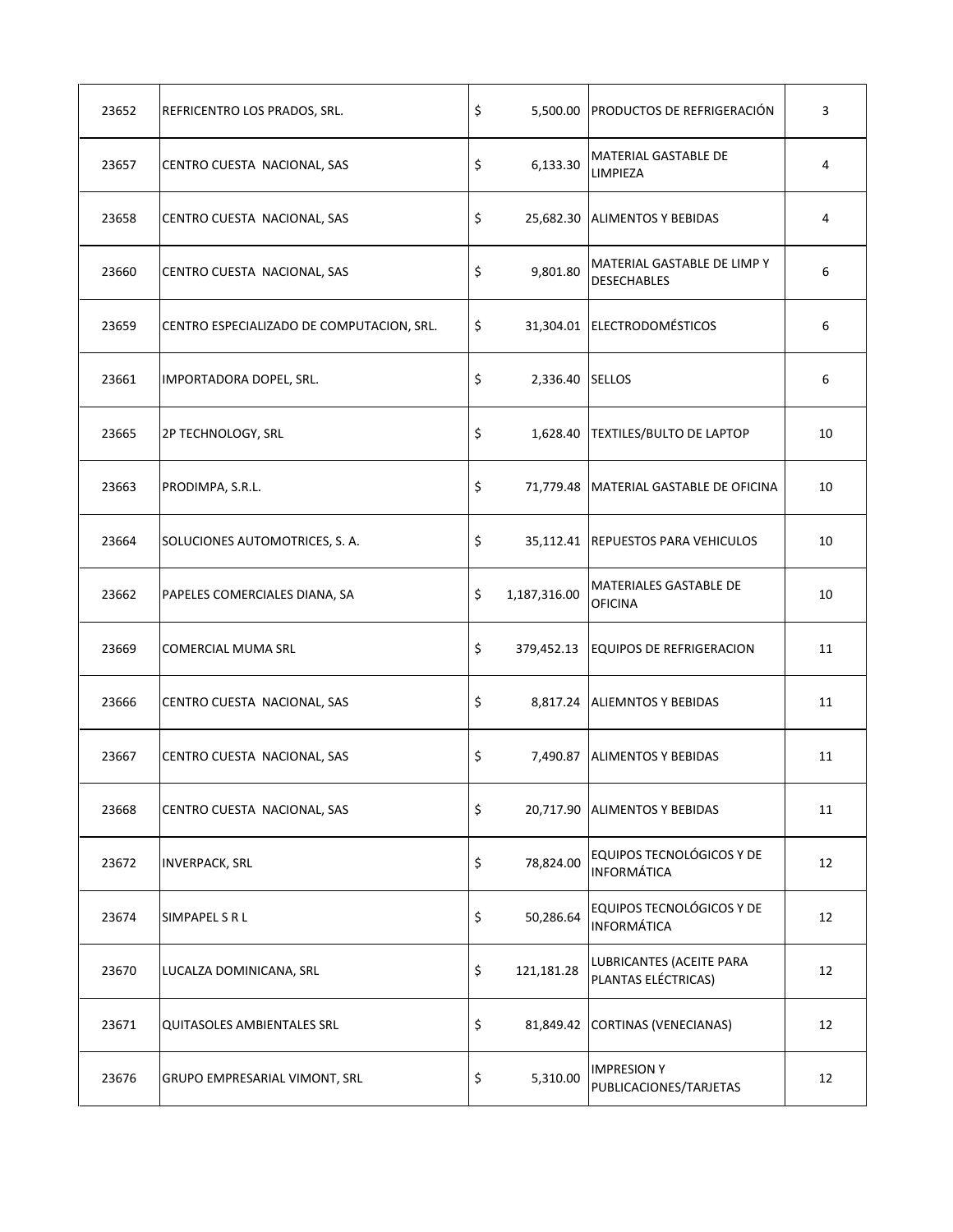| 23675 | GRUPO GRM, SRL.                                     | \$<br>26,205.44  | PRODUCTOS DE EBANISTERÍA<br>(MADERA)                | 12 |
|-------|-----------------------------------------------------|------------------|-----------------------------------------------------|----|
| 23673 | FRIOMASTER, S. A.                                   | \$               | 58,625.00 EQUIPOS DE REFRIGERACIÓN                  | 12 |
| 23677 | AUTOCENTRO NAVARRO, SRL                             | \$<br>17,700.00  | LAMINADO (CRISTALES),<br>REPUESTOS DE VEHÍCULOS     | 13 |
| 23687 | FERRETERIA GOFAM S R L                              | \$<br>194,494.77 | MAT. LIMPIEZA Y DESECHABLE                          | 16 |
| 23689 | JMART ELECTRO INDUSTRIAL, SRL                       | \$<br>27,553.00  | PRODUCTOS DE EBANISTERÍA<br>(BARNIZ)                | 16 |
| 23681 | V T AVALUOS SRL                                     | \$<br>44,840.00  | SERVICIO DE TASACIÓN DE<br><b>VEHÍCULOS</b>         | 16 |
| 23688 | HERMOSILLO COMERCIAL SRL                            | \$<br>518,292.01 | MAT. DE LIMPIEZA Y<br><b>DESECHABLES</b>            | 16 |
| 23692 | COMPU-OFFICE DOMINICANA SRL                         | \$               | 98,066.08   MOBILIARIO                              | 16 |
| 23693 | EMPRESAS INTEGRADAS S A S                           | \$<br>192,576.00 | <b>MOBILIARIOS</b>                                  | 16 |
| 23691 | OFINOVA SRL                                         | \$               | 321,375.95   MOBILIARIO                             | 16 |
| 23685 | FRIOMASTER, S. A.                                   | \$<br>5,690.00   | EQUIPOS DE REFRIGERACIÓN Y<br><b>MATERIALES</b>     | 16 |
| 23690 | FERRETERIA POPULAR, SRL                             | \$<br>5,239.20   | <b>PRODUCTOS FERRETEROS</b>                         | 16 |
| 23686 | INDUSTRIAS BANILEJAS, SAS                           | \$               | 111,337.89 ALIEMNTOS Y BEBIDAS/CAFE                 | 16 |
| 23682 | EDITORA LISTIN DIARIO S A                           | \$               | 68,987.52 PUBLICACION                               | 16 |
| 23683 | EDITORA DEL CARIBE, SA                              | \$<br>62,828.86  | PUBLICACION                                         | 16 |
| 23678 | P & V MOVIL COMERCIAL, SRL                          | \$<br>75,756.00  | EQUIPOS TECNOLÓGICOS Y DE<br>INFORMÁTICA (TELÉFONO) | 16 |
| 23680 | CORPORACION INTERNACIONAL DE NEGOCIOS<br>NUNEZ, SRL | \$<br>12,999.99  | <b>REPUESTOS PARA VEHÍCULOS</b>                     | 16 |
| 23684 | LOGOMARCA, S. A.                                    | \$<br>8,850.00   | EQUIPOS TECNOLÓGICOS Y DE<br><b>INFORMÁTICA</b>     | 16 |
| 23679 | SANTO DOMINGO MOTORS COMPANY, S.A.                  | \$<br>27,917.90  | REPUESTOS PARA VEHÍCULOS<br>(GOMAS)                 | 16 |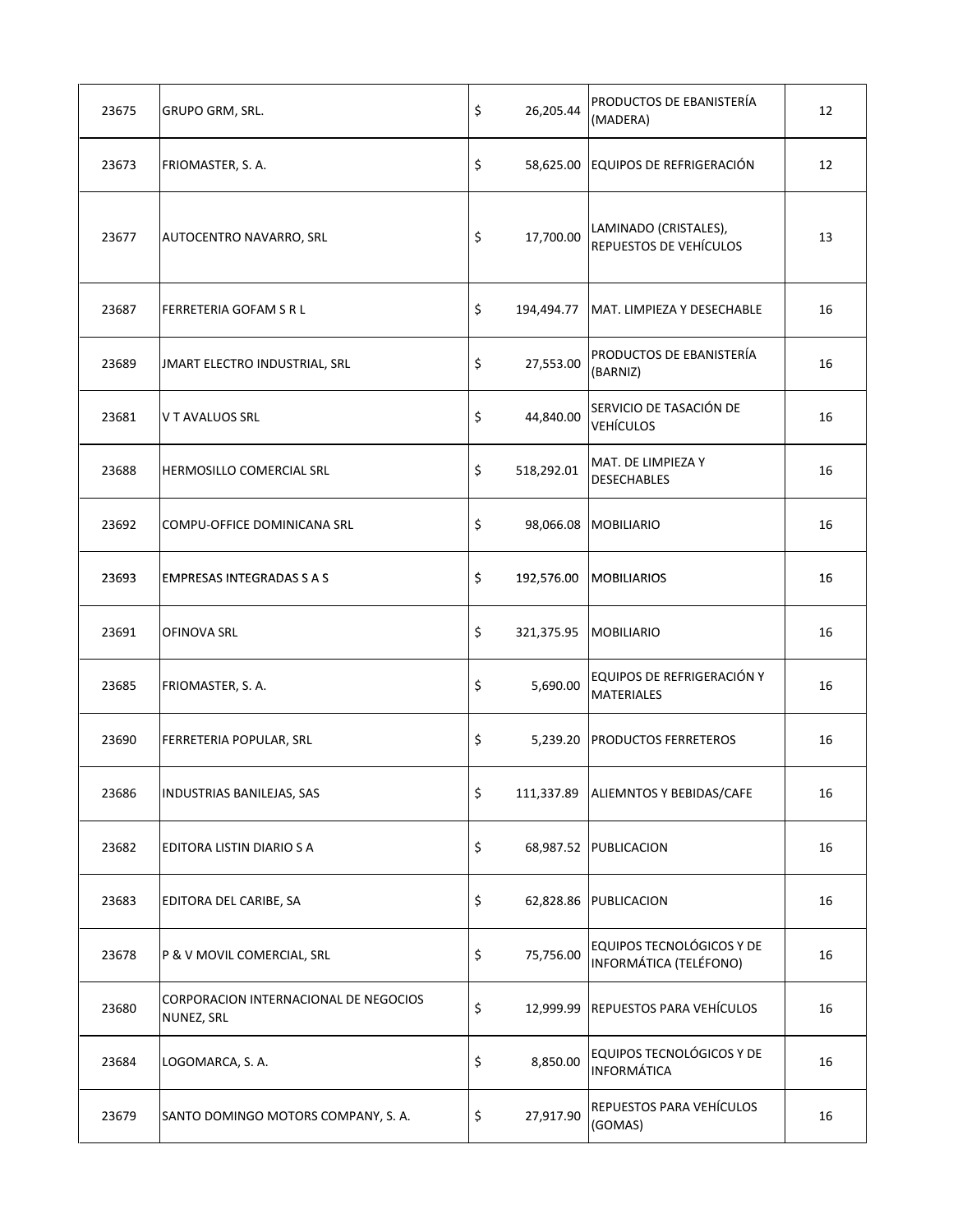| 23695 | UNIDAD TECNOLOGICA DOMINICANA, SRL              | \$      | 144,208.93        | EQUIPOS TECNOLÓGICOS Y DE<br><b>INFORMÁTICA</b>              | 17 |
|-------|-------------------------------------------------|---------|-------------------|--------------------------------------------------------------|----|
| 23696 | MARGRAF, SRL                                    | \$      | 389,895.00        | <b>IMPRESIONES Y</b><br><b>ENCUADERNACIONES</b>              | 17 |
| 23694 | <b>MADISON IMPORT S R L</b>                     | \$      | 186,550.21        | <b>EQUIPOS DE</b><br>REFRIGERACION/SOLO<br><b>MATERIALES</b> | 17 |
| 23699 | EVERPRINT TECHNOLOGIES DOMINICANA SRL           | \$      | 26,290.40 TONERES |                                                              | 18 |
| 23697 | TONER DEPOT INTERNATIONAL A. R. C., SRL,        | \$      | 476,971.86        | <b>TONERES</b>                                               | 18 |
| 23698 | R S D REMANUFACTURE SOLUTIONS DOMINICANA<br>SRL | $\zeta$ | 376,951.00        | <b>TONERES</b>                                               | 18 |
| 23701 | REFRIPARTES, S. A.                              | \$      | 30,600.00         | EQUIPOS REFRIGERACION/ SOLO<br><b>MATERIALES</b>             | 19 |
| 23704 | SKAGEN, SRL                                     | \$      |                   | 7,163.19   MOBILIARIO (MESA Y SILLAS)                        | 19 |
| 23702 | OD DOMINICANA CORP                              | \$      |                   | 120,950.65   MATERIAL GASTABLE DE OFICINA                    | 19 |
| 23703 | <b>COMERCIAL MUMA SRL</b>                       | \$      |                   | 62,887.39 SILLERIA/SILLON SEMI EJEC                          | 19 |
| 23706 | <b>FL&amp;M COMERCIAL SRL</b>                   | \$      |                   | 4,307.00 PRODUCTOS DE PLOMERÍA                               | 19 |
| 23705 | COMPU LETRAS DESIGNS SRL                        | \$      |                   | 6,726.00 LAMINADOS (CRISTALES)                               | 19 |
| 23700 | COMPUTADORAS DOMINICANAS, SRL.                  | \$      | 425,980.00        | EQUIPOS TECNOLÓGICOS Y DE<br><b>INFORMÁTICA</b>              | 19 |
| 23707 | COMERCIAL SANTANA, SRL.                         | \$      |                   | 5,428.00 REPUESTOS PARA VEHÍCULOS                            | 19 |
| 23710 | AMANA COMERCIAL, SRL                            | \$      | 107,380.00        | <b>ELECTRODOMÉSTICOS</b>                                     | 20 |
| 23708 | COMPU-OFFICE DOMINICANA SRL                     | \$      | 8,052.77          | <b>TONER (CARTUCHOS)</b>                                     | 20 |
| 23709 | OMEGA TECH, S. A.                               | \$      | 5,288.00          | <b>TONER (CARTUCHOS)</b>                                     | 20 |
| 23711 | SOLUCIONES AUTOMOTRICES, S. A.                  | \$      |                   | 6,136.00 REPUESTOS PARA VEHÍCULOS                            | 20 |
| 23713 | SOLUCIONES AUTOMOTRICES, S. A.                  | \$      |                   | 36,960.43 REPUESTOS PARA VEHÍCULOS                           | 23 |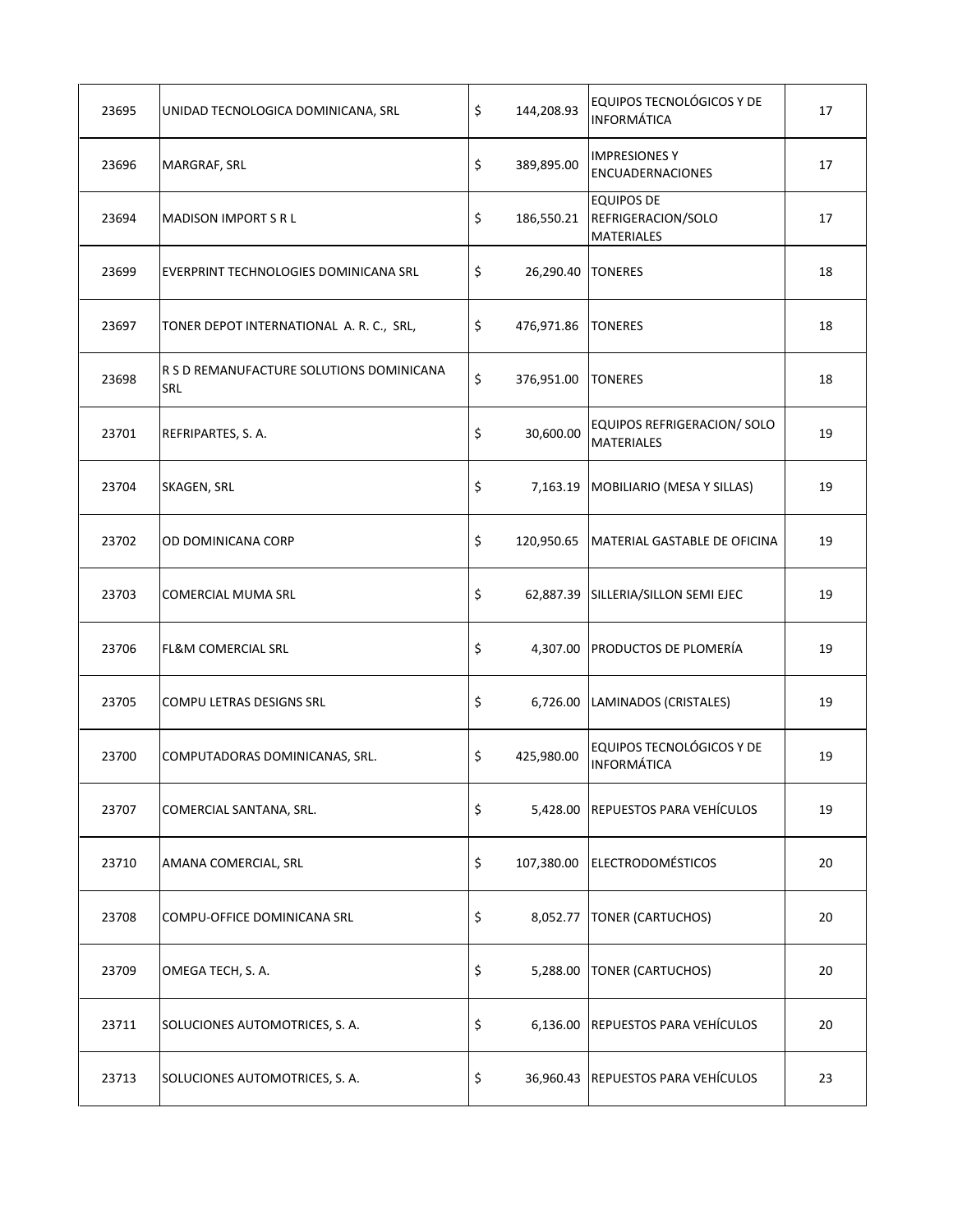| 23715 | INDUSTRIAS BANILEJAS, SAS                         | \$               | 71,248.65 ALIMENTOS Y BEBIDAS                          | 23 |
|-------|---------------------------------------------------|------------------|--------------------------------------------------------|----|
| 23712 | DAF TRADING SRL                                   | \$<br>7,646.40   | BATERÍA PARA PLANTA<br><b>ELÉCTRICA</b>                | 23 |
| 23716 | V ENERGY, S.A.                                    | \$<br>750,000.00 | <b>COMBUSTIBLE</b>                                     | 23 |
| 23714 | CENTRO CUESTA NACIONAL, SAS                       | \$               | 30,125.20 ALIMENTOS Y BEBIDAS                          | 23 |
| 23717 | SANTO DOMINGO MOTORS COMPANY, S. A.               | \$<br>9,430.98   | BATERÍA PARA PLANTA<br><b>ELÉCTRICA</b>                | 24 |
| 23718 | R S D REMANUFACTURE SOLUTIONS DOMINICANA<br>SRL   | \$               | 252,992.00 TONER                                       | 24 |
| 23720 | FERRETERIA & MADERAS BEATO S A                    | \$               | 35,645.00   PINTURA/SOLO MATERIALES                    | 25 |
| 23719 | CENTRO CUESTA NACIONAL, SAS                       | \$               | 12,693.13 ALIMENTOS Y BEBIDAS                          | 25 |
| 23726 | DAF TRADING SRL                                   | \$               | 4,425.00 REPUESTOS PARA MOTOCICLETA                    | 26 |
| 23724 | FERRETERIA M & A SRL                              | \$               | 12,531.60 PRODUCTOS FERRETEROS                         | 26 |
| 23722 | EFR COMERCIAL SRL                                 | \$               | 60,056.10 ARTÍCULOS DE OFICINA                         | 26 |
| 23727 | GRUPO EMPRESARIAL VIMONT, SRL                     | \$<br>2,301.00   | PAPELERÍA EN GRAL.                                     | 26 |
| 23721 | OFFITEK, SRL                                      | \$<br>73,455.00  | EQUIPOS TECNOLÓGICOS Y DE<br><b>INFORMÁTICA</b>        | 26 |
| 23723 | PADRON OFFICE SUPPLY SRL                          | \$               | 42,000.00 ARTÍCULOS DE OFICINA                         | 26 |
| 23728 | PRODUCTIVE BUSINESS SOLUTIONS DOMINICANA SAS   \$ | 14,854.98        | EQUIPOS TECNOLÓGICOS Y DE<br><b>INFORMÁTICA</b>        | 26 |
| 23725 | VIAMAR, S. A.                                     | \$<br>4,619.64   | <b>REPUESTOS PARA VEHÍCULOS</b>                        | 26 |
| 23731 | MATERIALES INDUSTRIALES, SAS                      | \$<br>22,775.55  | EQUIPOS DE REFRIGERACIÓN Y<br>MATER / SOLO MATERIALES  | 27 |
| 23734 | RAMON ANTONIO ANDUJAR BELTRE                      | \$<br>70,835.40  | <b>IMPRESIONES Y PUBLICACIONES</b><br><b>DIGITALES</b> | 27 |